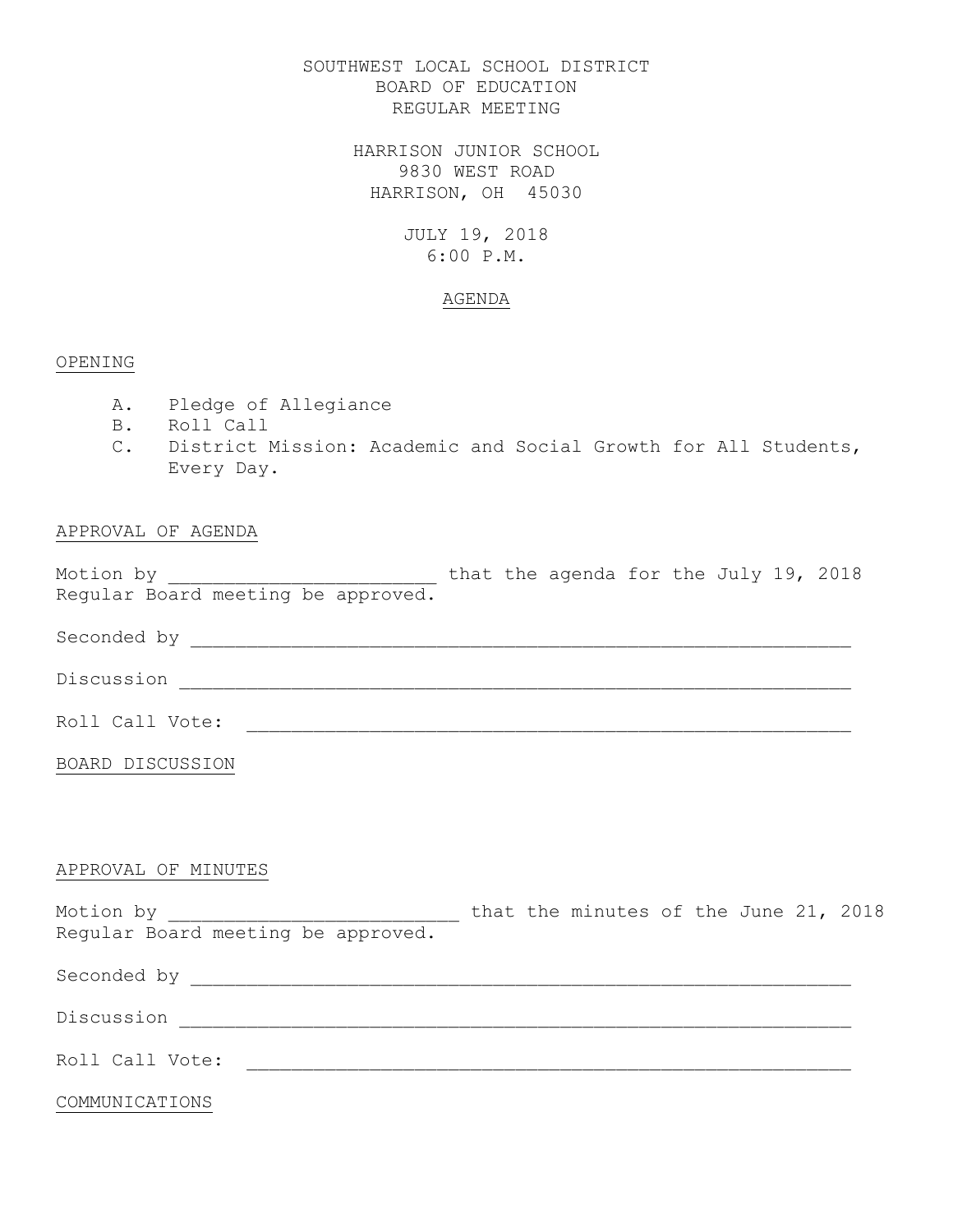Page 2 Board Agenda 7/19/2018

GENERAL PUBLIC – Agenda Items Only

CURRICULUM

## SUPERINTENDENT'S REPORT

1. Personnel

We recommend that the following personnel items be approved:

a. 2018-2019 Contracts

Judy Walsh – Family/Consumer Science – M-3 – One Year Winter Taulbee – Elementary Teacher/Title 1 – M-0 – One Year Betty Ashcraft – Sub Bus Caller – 1 hr./day – eff. 8/21/18 – One Year Lydia Miller – Head Bus Driver – One Year Mary Carol Maxwell – Bus Monitor – One Year Mary Carol Maxwell – Van Driver – One Year Sandy Brickner – Bus Monitor – One Year Sandy Brickner – Van Driver – One Year **Mid-Day Bus Drivers** – One Year – Lydia Miller, Nancy Whitney, Judy Schuster, Kim Reece, Darlene Drew, Kimberly Neukam and Roxane Tenhundfeld James Budde – 2/7 Athletic Training Becky Meckstroth – Certified Tutor @ \$24.00/Hr. – One Year Hannah Merrill – Certified Tutor @ \$24.00/Hr. – One Year Cheryl Miller – Certified Tutor @ \$24.00/Hr. – One Year Betty Ziegler – Certified Tutor @ \$24.00/Hr. – One Year Julene Overton – Certified Tutor @ \$24.00/Hr. – One Year Denise Reindl – Certified Tutor @ \$24.00/Hr. – One Year Elen Rahm – Certified Tutor @ \$24.00/Hr. – One Year Susan Luebbe – Certified Tutor @ \$24.00/Hr. – One Year Amy Schoonover – Part-Time Aide (Spec. Ed.) - eff. 8/21/18 – One Year Carol Doyle – Full-Time Aide (Spec. Ed.) – eff. 8/21/18 - One Year Tina Downs – Full-Time Aide (Spec. Ed.) – eff. 8/21/18 – One Year Susan Helton – Full-Time Aide (Spec. Ed.) – eff. 8/21/18 – One Year Rachel Madden – Full-Time Aide (Spec. Ed.) – eff. 8/21/18 – One Year Gretchen Fortier – Full-Time Aide (Spec. Ed.) – eff. 8/21/18 – One Year Tori Faulconer – Full-Time Aide (Spec. Ed.) – eff. 8/21/18 – One Year Louise Wolf – Full-Time Aide (Spec. Ed.) – eff. 8/21/18 – One Year Frederick Krieger – Full-Time Aide (Spec. Ed.) – eff. 8/21/18 – One Year Meredith Epperson – Full-Time Aide (Spec. Ed.) – eff. 8/21/18 – One Year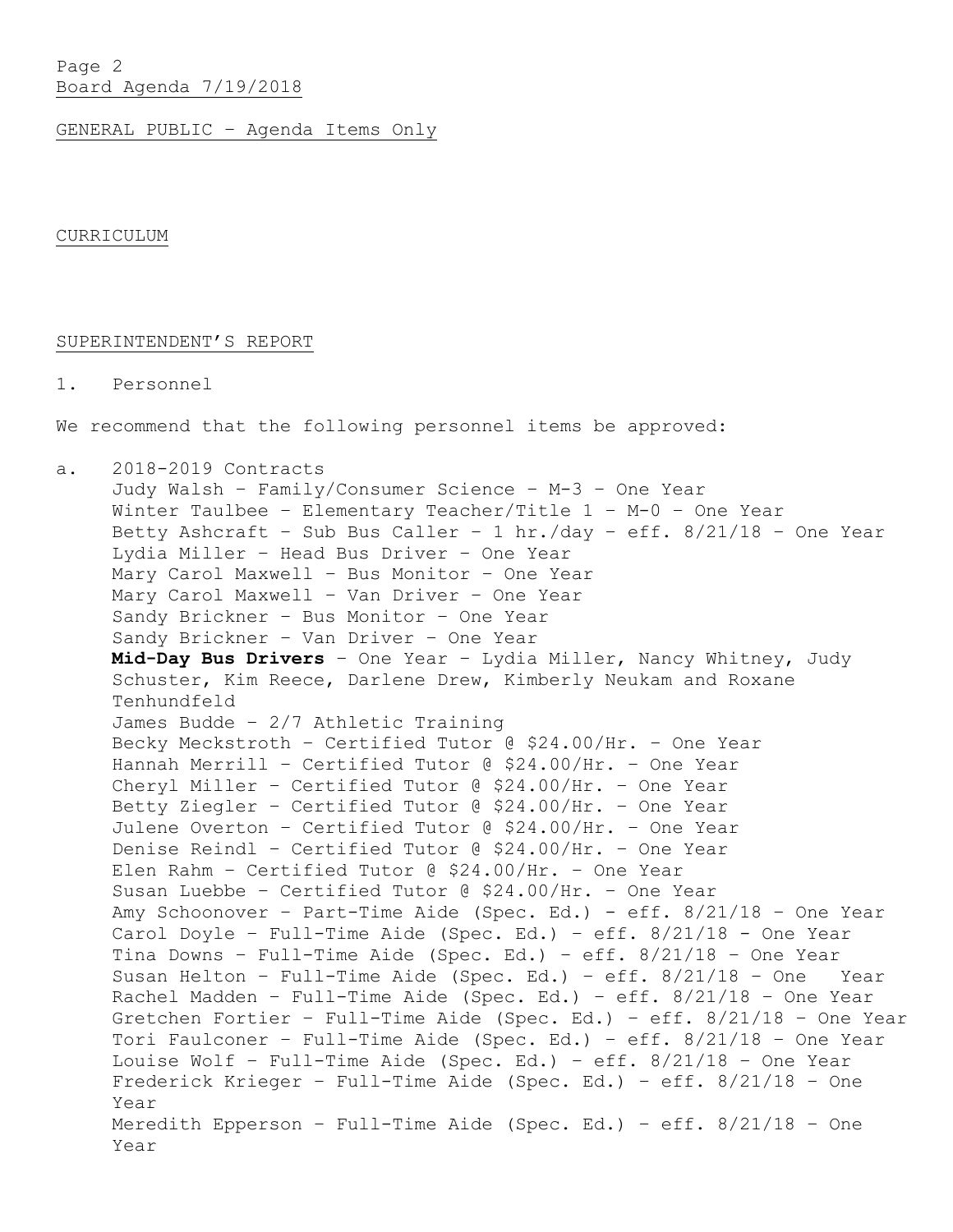## Page 3 Board Agenda 7/19/2018 SUPERINTENDENT'S REPORT (cont.)

Alice Bucher – Full Time Aide (Spec. Ed.) – eff. 8/21/18 – One Year Sara Rose – Full-Time Aide (Spec. Ed.) – eff. 8/21/18 – One Year Aaron Wilson – Full-Time Aide (Spec. Ed.) – eff. 8/21/18 – One Year Debbie Schallick – Part-Time Aide (Spec. Ed.) – eff. 8/21/18 – One Year Jennifer Helms – Full-Time Aide (RTI) – eff. 8/21/18 – One Year Tracy Casacelli-Jacobs – Part-Time Aide (RTI) – eff. 8/21/18 – One Year Jennifer Davis – Part Time Aide (RTI) – eff. 8/21/18 – One Year Julie Kercheval – Part-Time Aide (RTI) – eff. 8/21/18 – One Year Amy Nixon – Part-Time Office Aide – eff. 8/21/18 – One Year Head Custodians – One Year – Larry Black, Randy Carter, George Dowers, Cyrella Mayfield, Jeffery Pettit

- b. 2018-2019 Contract Changes Michael Aldrich – HS/JS Math – from B-0 to M-0
- c. 2017-2018 Substitutes Janeen Schumate – Secretary

d. 2018-2019 Substitutes Susan Colliver – Cook Susan Colliver – Bus Driver Leigh Ann Broxterman – Cook Kathleen Featherstone – Cook Emily McKernan – Cook Betty Ashcraft – Bus Driver Andy Banks – Bus Driver Lawanda Corman – Bus Driver Jeffrey Hammons – Bus Driver Leonard Issler – Bus Driver Justin Simonson – Bus Driver Jeffrey Ventre – Bus Driver Sandy Brickner – Office Aide Lydia Miller – Maintenance Nancy Whitney – Maintenance Betty Ashcraft – Custodian Darlene Drew - - Custodian

e. 2018-2019 Resignations Rick Losekamp – Amend his resignation date from 6/8/2018 to 6/19/2018 Cathy Jo Eyer – Part-Time Aide

| f. | 2017-2018 College Credit Plus Payments |           |                    |           |
|----|----------------------------------------|-----------|--------------------|-----------|
|    | Jeff Nienaber                          | \$4500.00 | Jonathan Motsinger | \$1500.00 |
|    | Marc Cron                              | \$1500.00 | Molly Hasenohr     | \$3000.00 |
|    | Alana Minor                            | \$1500.00 | Philip Deak        | \$1500.00 |
|    | Conor Thomas                           | \$3750.00 | Stuart Scrivner    | \$3000.00 |
|    | Chad Dennis                            | \$2250.00 | Lori Payne         | \$2250.00 |
|    | Eric Meyer                             | \$2250.00 | Jessica Peace      | \$750.00  |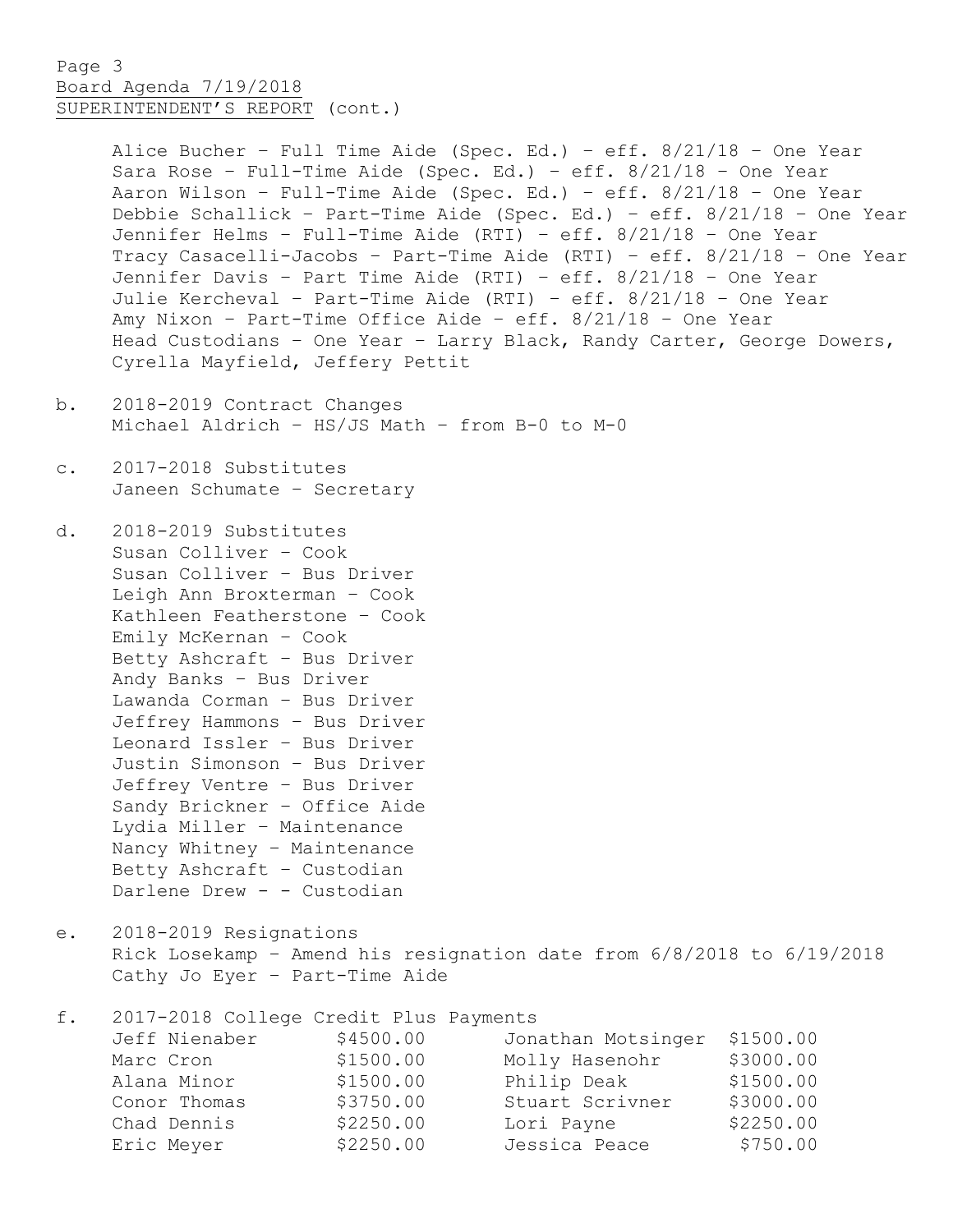| Page 4<br>Board Agenda 7/19/2018<br>SUPERINTENDENT'S REPORT (cont.)                                                                         |                                                                                                                                                         |
|---------------------------------------------------------------------------------------------------------------------------------------------|---------------------------------------------------------------------------------------------------------------------------------------------------------|
| Courtney Frydryk \$750.00                                                                                                                   |                                                                                                                                                         |
|                                                                                                                                             |                                                                                                                                                         |
|                                                                                                                                             |                                                                                                                                                         |
|                                                                                                                                             |                                                                                                                                                         |
| and Mercy Health Physicians.                                                                                                                | 2. Memorandum of Understanding between Southwest Local School District                                                                                  |
| We recommend that the Board approve the Memorandum of Understanding<br>between Southwest Local School District and Mercy Health Physicians. |                                                                                                                                                         |
|                                                                                                                                             |                                                                                                                                                         |
|                                                                                                                                             |                                                                                                                                                         |
|                                                                                                                                             |                                                                                                                                                         |
| 3. Transportation Services Contract                                                                                                         |                                                                                                                                                         |
| with Universal Transportation Systems.                                                                                                      | We recommend that the Board approve the transportation services contract                                                                                |
|                                                                                                                                             |                                                                                                                                                         |
|                                                                                                                                             |                                                                                                                                                         |
| Roll Call Vote:                                                                                                                             |                                                                                                                                                         |
|                                                                                                                                             | 4. Orientation, Mobility, and Vision Impaired Teacher Services Agreement                                                                                |
| Center.                                                                                                                                     | We recommend that the Board approve the orientation, mobility, and vision<br>impaired teacher services agreement with Butler County Educational Service |
|                                                                                                                                             |                                                                                                                                                         |
|                                                                                                                                             |                                                                                                                                                         |
|                                                                                                                                             |                                                                                                                                                         |
| 4. Behavioral Services Agreement                                                                                                            |                                                                                                                                                         |

We recommend that the Board approve the behavioral services agreement with the Cincinnati Center for Autism.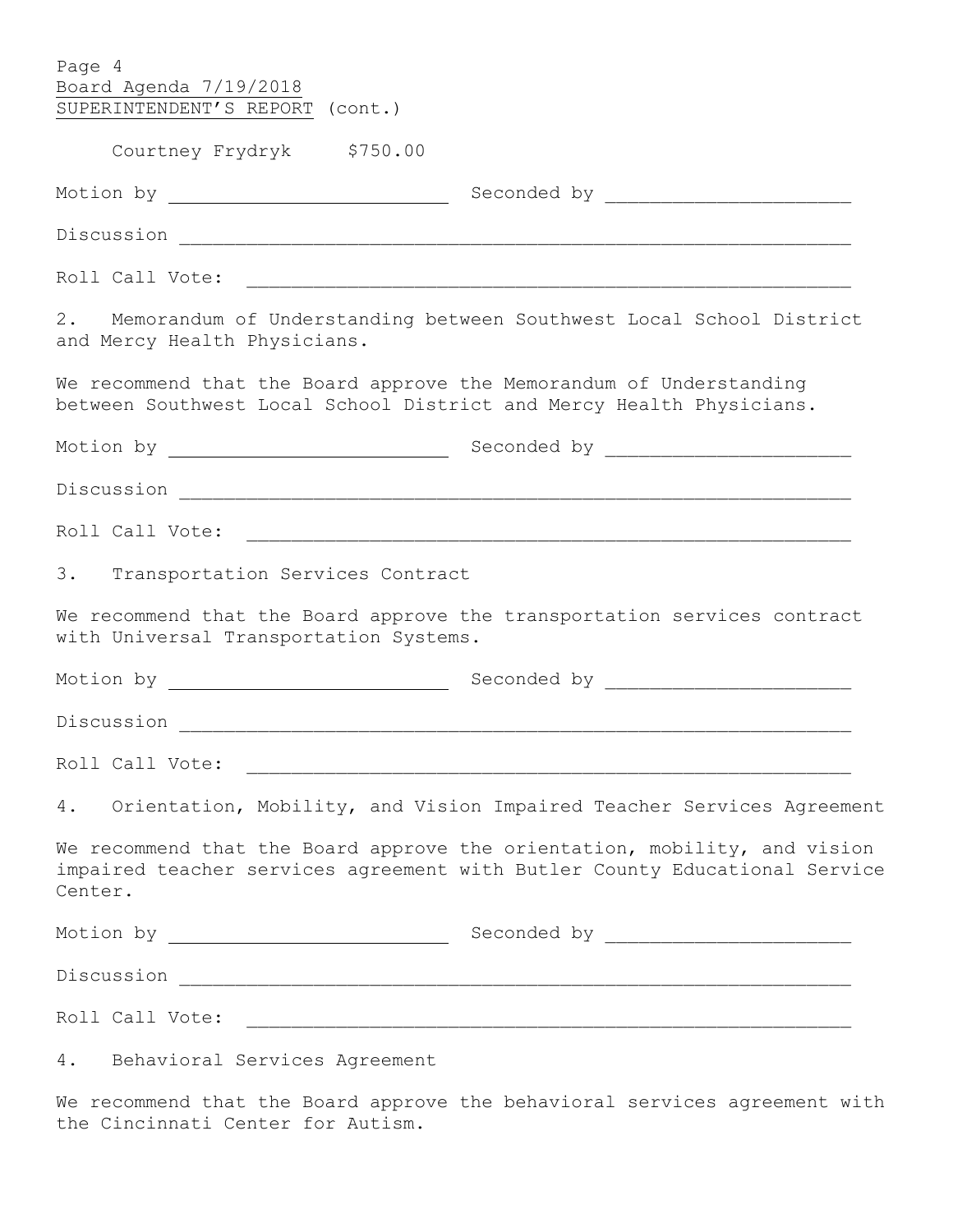| Page 5<br>Board Agenda 7/19/2018<br>SUPERINTENDENT'S REPORT (cont.)                                       |                                                                           |
|-----------------------------------------------------------------------------------------------------------|---------------------------------------------------------------------------|
|                                                                                                           |                                                                           |
|                                                                                                           |                                                                           |
|                                                                                                           |                                                                           |
| 5. Help Desk Support Service Agreement                                                                    |                                                                           |
| We recommend that the Board approve the help desk support service<br>agreement with Hamilton County ESC.  |                                                                           |
|                                                                                                           |                                                                           |
|                                                                                                           |                                                                           |
| Roll Call Vote:                                                                                           |                                                                           |
| 6. Technology Support Service Agreement                                                                   |                                                                           |
| We recommend that the Board approve the technology support service<br>agreement with Hamilton County ESC. |                                                                           |
|                                                                                                           |                                                                           |
|                                                                                                           |                                                                           |
|                                                                                                           |                                                                           |
| 7. Transportation Services Agreement                                                                      |                                                                           |
| with Petermann LTD.                                                                                       | We recommend that the Board approve the transportation services agreement |
|                                                                                                           |                                                                           |
|                                                                                                           |                                                                           |
|                                                                                                           |                                                                           |
| 8. Education Fee Agreement                                                                                |                                                                           |
| St. Joseph Orphanage (SJO).                                                                               | We recommend that the Board approve the SJO Education Fee Agreement with  |
|                                                                                                           |                                                                           |
|                                                                                                           |                                                                           |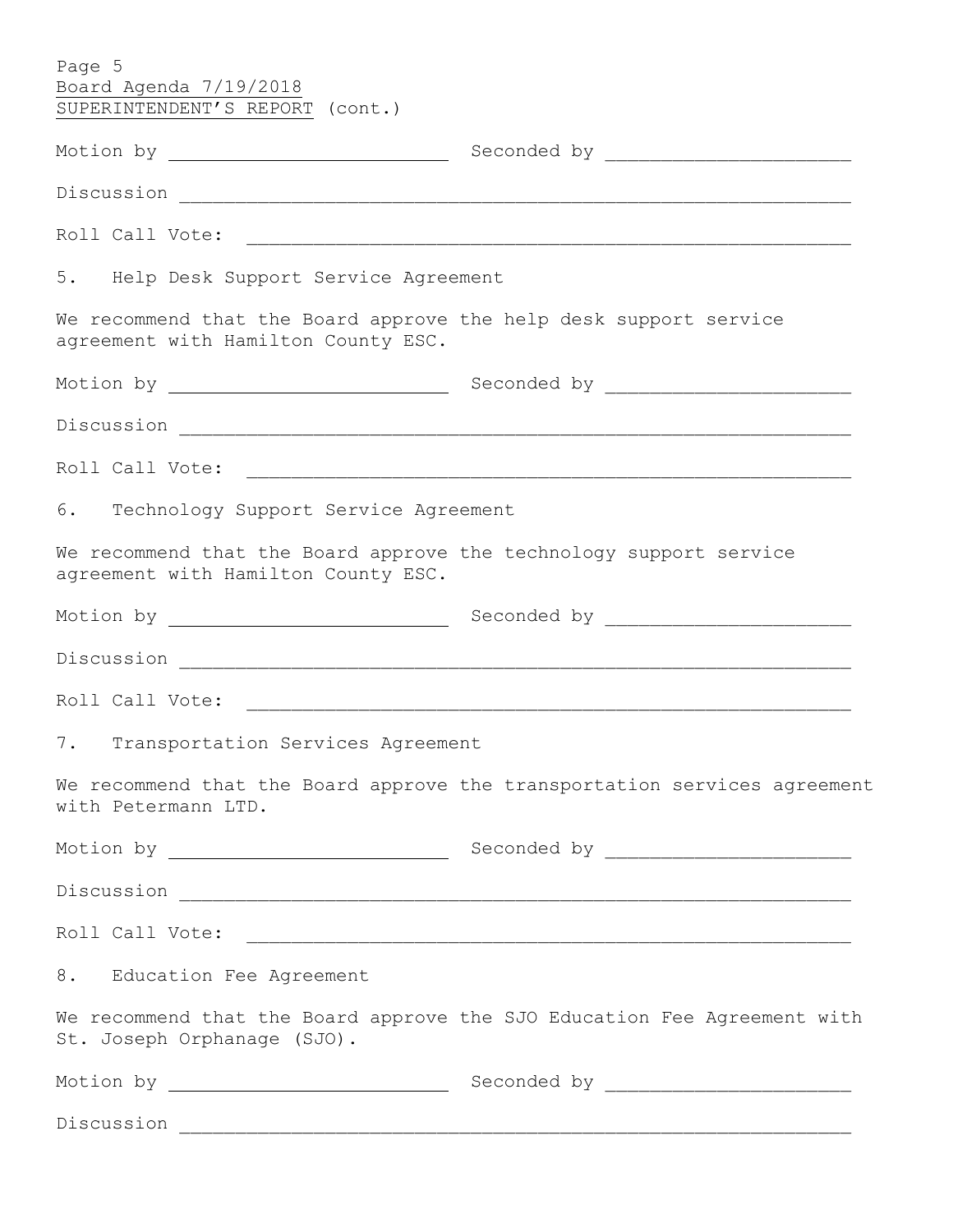Page 6 Board Agenda 7/19/2018 SUPERINTENDENT'S REPORT (cont.)

Roll Call Vote: \_\_\_\_\_\_\_\_\_\_\_\_\_\_\_\_\_\_\_\_\_\_\_\_\_\_\_\_\_\_\_\_\_\_\_\_\_\_\_\_\_\_\_\_\_\_\_\_\_\_\_\_\_\_

9. Addendum to Client Agreement C2-129807-2018

We recommend that the Board approve the Addendum to Client Agreement for E-Rate consulting services for funding year 2018.

Motion by Seconded by \_\_\_\_\_\_\_\_\_\_\_\_\_\_\_\_\_\_\_\_\_\_ Discussion \_\_\_\_\_\_\_\_\_\_\_\_\_\_\_\_\_\_\_\_\_\_\_\_\_\_\_\_\_\_\_\_\_\_\_\_\_\_\_\_\_\_\_\_\_\_\_\_\_\_\_\_\_\_\_\_\_\_\_\_

Roll Call Vote: \_\_\_\_\_\_\_\_\_\_\_\_\_\_\_\_\_\_\_\_\_\_\_\_\_\_\_\_\_\_\_\_\_\_\_\_\_\_\_\_\_\_\_\_\_\_\_\_\_\_\_\_\_\_

#### TREASURER'S REPORT

1. Financial Results

We recommend that the Board approve the Treasurer's Monthly Financial Report and Schedule of Investments as follows:

#### MONTHLY FINANCIAL REPORT

GENERAL FUND

| Beginning Balance 6/1/2018        | \$9,979,192.07                  |
|-----------------------------------|---------------------------------|
| Plus: Receipts for June 2018      | 1,526,657.82                    |
| Total Cash Available              | 11,505,849.89                   |
| Less: Disbursements for June 2018 | 3,449,304.99                    |
| Ending Balance 6/30/2018          | \$8,056,544.90 \$8,056,544.90   |
| ALL OTHER FUNDS                   |                                 |
| Beginning Balance 6/1/2018        | \$77,607,248.43                 |
| Plus: Receipts for June 2018      | 1,694,682.20                    |
| Total Cash Available              | 79,301,930.63                   |
| Less: Disbursements for June 2018 | 957, 124.26                     |
| Ending Balance 6/30/2018          | \$78,344,806.37 \$78,344,806.37 |
| Total Fund Balances 6/30/2018     | \$86,401,351.27                 |
| (General & All Other Funds)       |                                 |

| SCHEDULE OF INVESTMENTS |                | INTEREST | PURCHASE | MATURITY |         |
|-------------------------|----------------|----------|----------|----------|---------|
| TYPE OF INVESTMENT      | AMOUNT         | RATE     | DATE     | DATE     | FUND    |
| Federal Agency          | \$504,100.35   | 1.38%    | 05/09/17 | 07/03/18 | General |
| Commercial Paper        | \$400,000.00   | 1.60%    | 01/02/18 | 08/01/18 | Bond    |
| Federal Agency          | \$2,487,108.33 |          | 05/02/18 | 08/01/18 | Bond    |
| Certificate of Deposit  | \$250,000.00   | 1.30%    | 05/09/17 | 08/17/18 | General |
| Certificate of Deposit  | \$250,000.00   | 1.12%    | 08/30/17 | 08/30/18 | General |
| Certificate of Deposit  | \$250,000.00   | 0.90%    | 09/09/16 | 09/10/18 | General |
| Certificate of Deposit  | \$250,000.00   | 1.05%    | 09/12/16 | 09/12/18 | General |
| Certificate of Deposit  | \$253,341.67   | 2.00%    | 05/11/17 | 09/14/18 | General |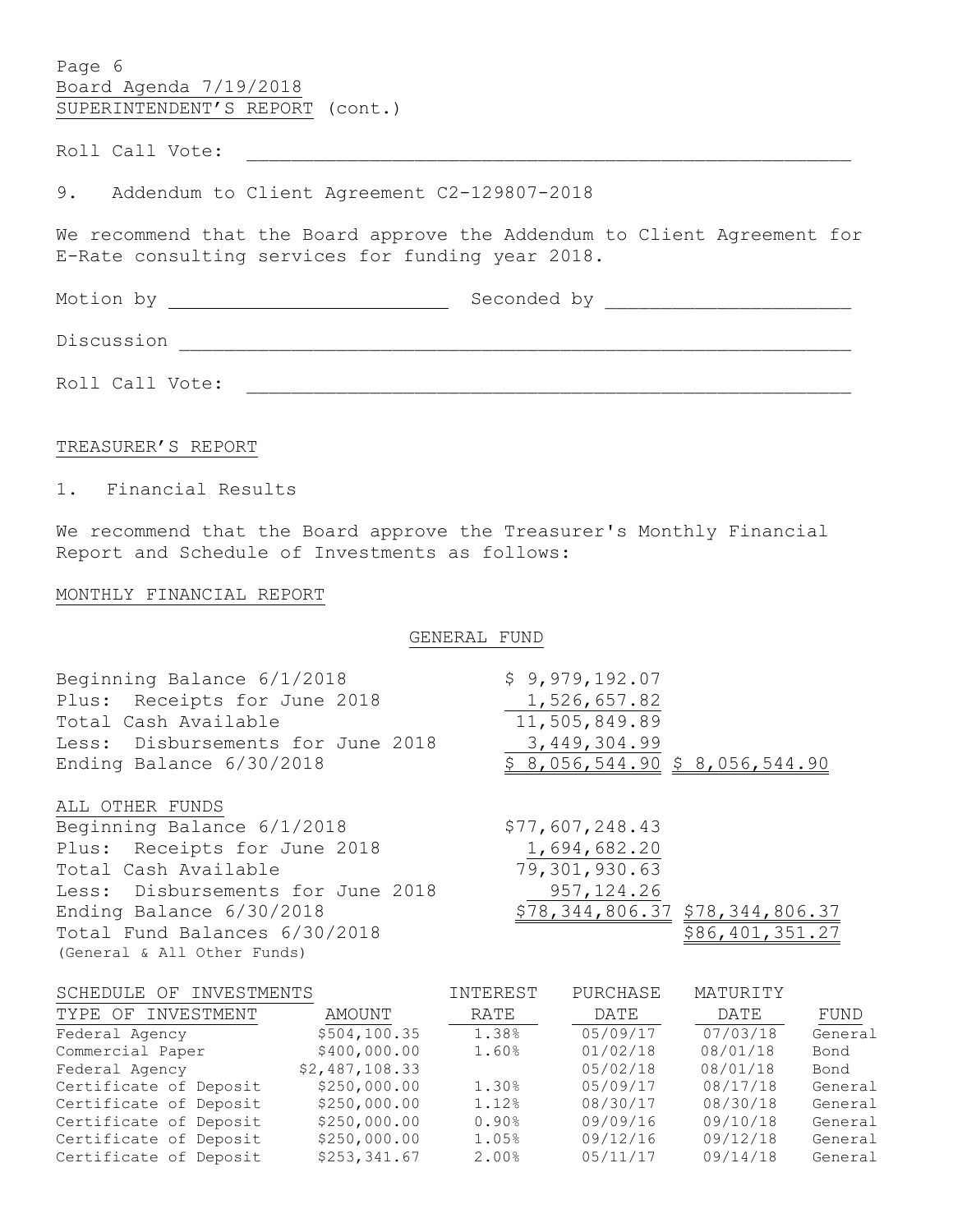# Page 7 Board Agenda 7/19/2018

| TREASURER'S REPORT (cont.) |
|----------------------------|
|----------------------------|

| Certificate of Deposit                       | \$250,000.00   | 1.15%       | 09/16/16    | 09/16/18          | General         |
|----------------------------------------------|----------------|-------------|-------------|-------------------|-----------------|
| Commercial Paper                             | \$2,479,012.50 |             | 05/02/18    | 09/17/18          | Bond            |
| Certificate of Deposit                       | \$250,000.00   | 0.85%       | 09/19/16    | 09/19/18          | General         |
| Certificate of Deposit                       | \$250,000.00   | 1.00%       | 09/23/16    | 09/24/18          | General         |
| Commercial Paper                             | \$2,476,566.67 |             | 05/02/18    | 10/01/18          | Bond            |
| Certificate of Deposit                       | \$250,000.00   | 1.00%       | 09/09/16    | 10/09/18          | General         |
| Commercial Paper                             | \$1,977,300.00 |             | 05/03/18    | 10/30/18          | Bond            |
| Untied State Treasury                        | \$5,523,626.05 | 0.75%       | 01/02/18    | 10/31/18          | Bond            |
| Commercial Paper                             | \$1,976,744.44 |             | 05/03/18    | 11/01/18          | Bond            |
| Federal Agency                               | \$3,450,000.00 | 1.05%       | 01/02/18    | 11/07/18          | Bond            |
| Certificate of Deposit                       | \$250,000.00   | 1.50%       | 05/09/17    | 11/13/18          | General         |
| Commercial Paper                             | \$2,470,766.71 |             | 05/03/18    | 11/13/18          | Bond            |
| Certificate of Deposit                       | \$250,000.00   | 1.55%       | 11/22/17    | 11/21/18          | General         |
| Certificate of Deposit                       | \$250,000.00   | 1.30%       | 05/09/17    | 11/23/18          | General         |
| Certificate of Deposit                       | \$250,000.00   | 1.45%       | 11/24/17    | 11/23/18          | General         |
| Certificate of Deposit                       | \$250,000.00   | 1.50%       | 06/30/17    | 12/31/18          | General         |
| Federal Agency                               | \$500,255.69   | 1.25%       | 11/17/17    | 01/16/19          | General         |
| Certificate of Deposit                       | \$250,013.01   | 1.90%       | 03/08/18    | 03/07/19          | General         |
| Federal Agency                               | \$500,852.50   | 1.50%       | 11/17/17    | 03/08/19          | General         |
| Certificate of Deposit                       | \$250,000.00   | 1.55%       | 06/30/17    | 03/29/19          | General         |
| Certificate of Deposit                       | \$250,000.00   | 2.10%       | 03/14/18    | 04/15/19          | General         |
| Certificate of Deposit                       | \$250,000.00   | 1.95%       | 04/27/18    | 04/26/19          | General         |
| Certificate of Deposit                       | \$250,000.00   | 1.60%       | 11/22/17    | 05/22/19          | General         |
| Federal Agency                               | \$249,336.28   | 1.38%       | 03/27/18    | 05/28/19          | General         |
| Federal Agency                               | \$4,968,298.08 | 1.13%       | 05/03/18    | 05/31/19          | Bond            |
| Federal Agency                               | \$249,982.33   | 1.63%       | 03/27/18    | 06/14/19          | General         |
| Certificate of Deposit                       | \$250,000.00   | 2.10%       | 03/27/18    | 06/27/19          | General         |
| Federal Agency                               | \$492,951.46   | 0.88%       | 04/17/18    | 08/02/19          | General         |
| Federal Agency                               | \$5,016,163.19 | 2.38%       | 05/02/18    | 09/13/19          | Bond            |
| Certificate of Deposit                       | \$250,000.00   | 2.20%       | 03/29/18    | 09/29/19          | General         |
| Certificate of Deposit                       | \$250,000.00   | 2.30%       | 03/29/18    | 09/30/19          | General         |
| Federal Agency                               | \$497,675.00   | 1.44%       | 03/27/18    | 10/21/19          | General         |
| Federal Agency                               | \$496,551.67   | 1.50%       | 03/27/18    | 12/19/19          | General         |
| Federal Agency                               | \$5,000,188.89 | 2.42%       | 05/02/18    | 01/24/20          | Bond            |
| Federal Agency                               | \$5,000,702.78 | 2.53%       | 05/02/18    | 05/07/20          | Bond            |
| Federal Agency                               | \$2,482,041.67 | 1.50%       | 05/02/18    | 05/28/20          | Bond            |
| Federal Agency                               | \$4,977,000.00 | 2.00%       | 05/02/18    | 11/20/20          | Bond            |
| Federal Agency                               | \$2,732,155.56 | 2.00%       | 05/02/18    | 01/29/21          | Bond            |
| Federal Agency                               | \$1,989,166.67 | 2.20%       | 05/02/18    | 01/29/21          | Bond            |
| Federal Agency                               | \$1,680,904.51 | 2.35%       | 05/02/18    | 01/29/21          | Bond            |
| Federal Agency                               | \$5,002,233.33 | 2.68%       |             | 05/02/18 04/26/21 |                 |
| Fifth Third Money Market \$1,001,184.14 .01% |                |             |             |                   | Bond<br>General |
| Fifth Third Money Market \$9,809,910.02 .01% |                |             |             |                   | Bond            |
| KeyBank Capital Market \$2,627,357.00        |                | .01%        |             |                   | General         |
| Star Ohio                                    | \$19, 114.59   | .01%        |             |                   | General         |
|                                              |                | June 2018   |             |                   | FISCAL YTD      |
| Interest received - General Fund             |                |             | \$13,013.15 |                   | \$142,804.94    |
| Interest received - Bond Fund                |                |             | \$40,613.02 |                   | \$186,065.86    |
|                                              |                | Seconded by |             |                   |                 |
|                                              |                |             |             |                   |                 |
| Roll Call Vote:                              |                |             |             |                   |                 |
|                                              |                |             |             |                   |                 |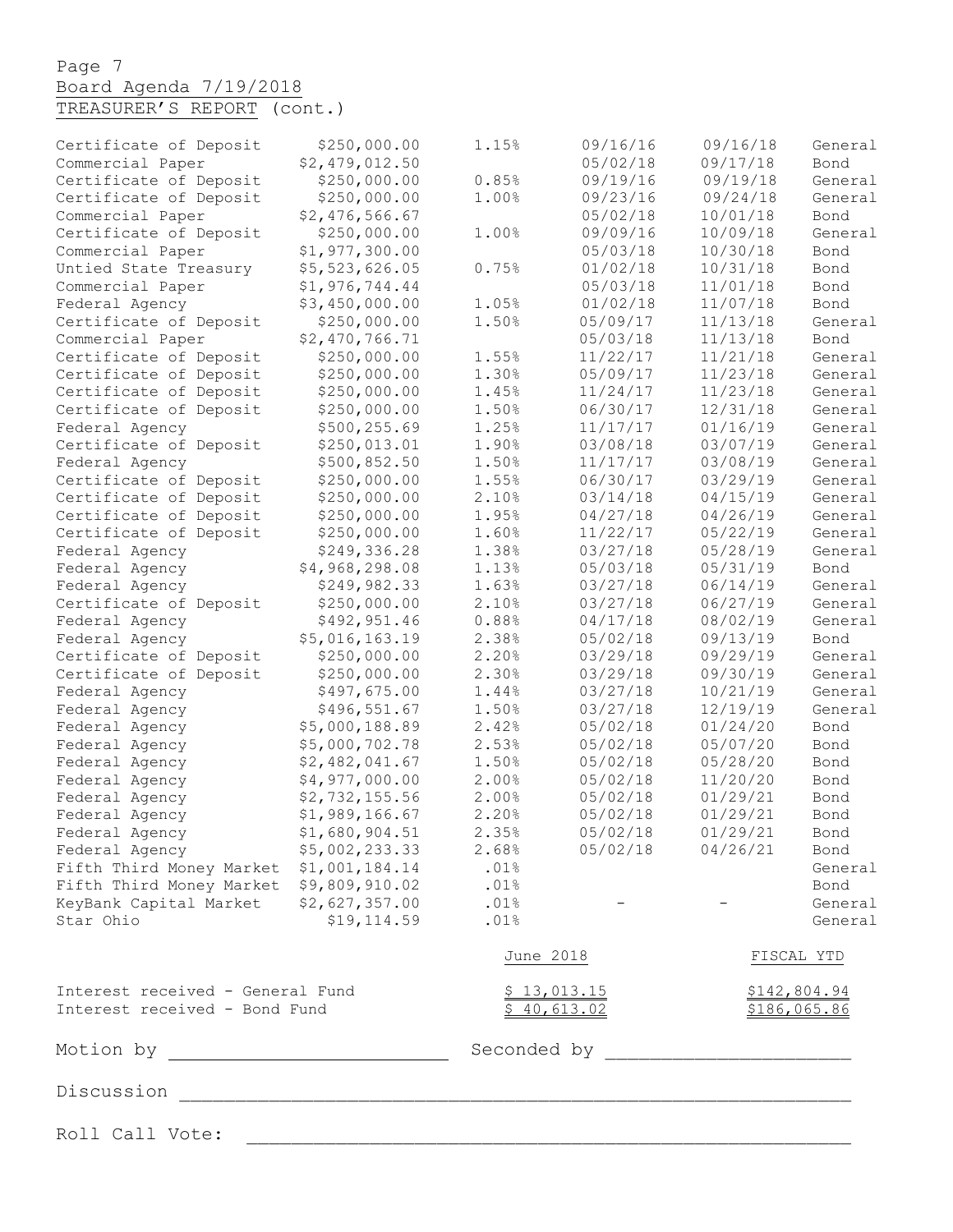Page 8 Board Agenda 7/19/2018 TREASURER'S REPORT (cont.)

2. Re-establishment of Lunchroom Change Funds

We recommend that the Treasurer be authorized to re-establish change funds for the 2018-2019 school year at all school lunchrooms in the total amount of \$1,150.00.

|                                    | 3. Re-establishment of Athletic Change Funds (Fall Season)                                                                                                                                                                    |
|------------------------------------|-------------------------------------------------------------------------------------------------------------------------------------------------------------------------------------------------------------------------------|
|                                    | We recommend that the Treasurer be authorized to re-establish athletic<br>change funds for the 2018 Fall Season in the total amount of \$2,000.00.                                                                            |
|                                    |                                                                                                                                                                                                                               |
|                                    |                                                                                                                                                                                                                               |
|                                    |                                                                                                                                                                                                                               |
|                                    | 4. Re-establishment of Building Cashier Change Funds                                                                                                                                                                          |
| amount of \$1,100.00.              | We recommend that the Treasurer be authorized to re-establish change funds<br>for all Building Cashiers for the 2018-2019 school year in the total                                                                            |
|                                    |                                                                                                                                                                                                                               |
|                                    |                                                                                                                                                                                                                               |
|                                    |                                                                                                                                                                                                                               |
| 5. Award Bus Construction Contract |                                                                                                                                                                                                                               |
| construction.                      | We recommend that the board award the construction of three 77 passenger<br>buses and one 54 passenger bus to the lowest bidder Rush Truck Centers and<br>to authorize the treasurer to sign all contracts pertaining to this |
|                                    |                                                                                                                                                                                                                               |
|                                    |                                                                                                                                                                                                                               |
| Roll Call Vote:                    |                                                                                                                                                                                                                               |